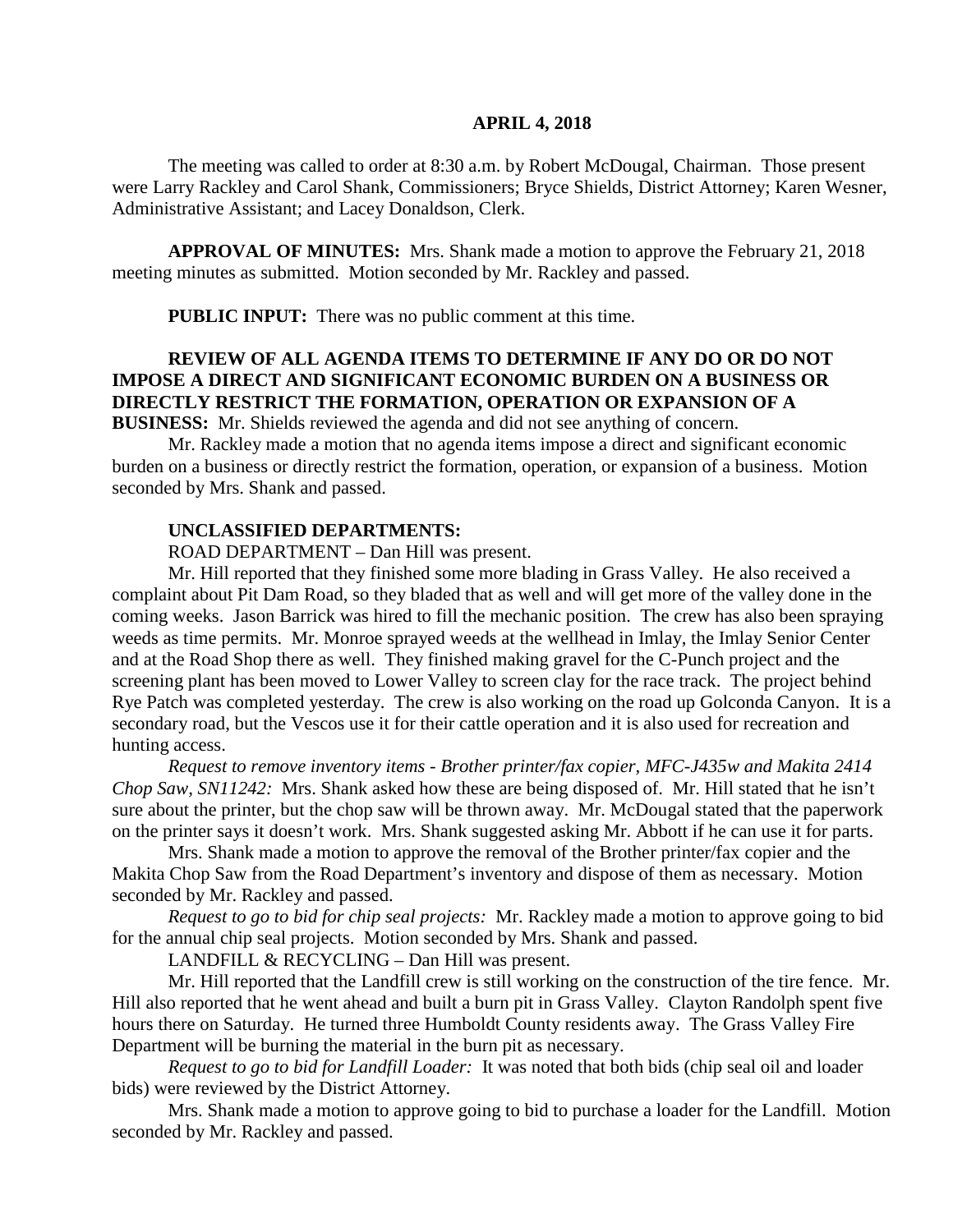BUILDINGS AND GROUNDS – John Handka was present.

Mr. McDougal stated that the District Attorney's office looks really nice. Mr. Handka stated that after the last Commissioner meeting they moved the DA's office into the Round Room. Flooring and painting were done in the office and then everything was moved back. At the same time, the roof of the Administration Building was re-done. The crew has also been busy getting all the water systems and outdoor restrooms up and running. They are also spraying weeds. It was noted that the restrooms in the Courthouse Park will be open during normal business hours during the week and closed on weekends. They will be open during special events like the Car Show and Frontier Days.

Mr. Rackley wanted to make sure that the damaged/stained ceiling tiles in the Justice Court are replaced immediately.

COMMUNITY CENTER/ECONOMIC DEVELOPMENT – Heidi Lusby-Angvick was present.

*Request that the Commission draft a letter expressing their opinion of the I-11 Alternatives Analysis and the proposed routes through Northern Nevada:* Mrs. Lusby-Angvick gave the same presentation to the City Council last night and they approved writing a letter in support of the B-1 route. Public Comment is due by April  $13<sup>th</sup>$ .

Mr. Rackley made a motion to send a letter recommending B-1 as the proposed route of I-11 through Northern Nevada. Motion seconded by Mrs. Shank and passed.

Mr. McDougal stated that the Community Workshop for the Economic Development Strategic Plan is tomorrow at 5:30 p.m.

PERSHING COUNTY FIRE/AMBULANCE –

*AMBULANCE:* Chief Rodney Wilcox was present.

Chief Wilcox stated that the Ambulance had 70 transports, 4 were cancelled in route and 8 were refused. The EMT (Emergency Medical Technician) class just finished on Saturday. All students passed their practicals and one has already taken the final test. The others will have to make an appointment to take the final test. Chief Wilcox also stated that they are working on offering a "driveronly" class so new members can drive the ambulance prior to completing their EMT training.

Three people will be attending the National Rural EMS & Care Conference in Tucson, Arizona April 23-26, 2018. The Hospital was able to provide two grants to pay for the registration and travel. An item will be on the next agenda to approve the out-of-state travel.

*LOVELOCK FIRE DEPT.:* Chief Wilcox reported that there are currently 24 members on the roster. The first Firefighter I class was held and there were 4 participants from Imlay and 2 from Rye Patch that also attended. There is also a Hazmat Awareness class scheduled. There will be a Wild Land Refresher class with the BLM on April  $17<sup>th</sup>$ . There is also a Chief's meeting with the BLM scheduled on April  $21<sup>st</sup>$  in Winnemucca. All the Fire Chiefs from the rural areas have been invited.

Chief Wilcox also reported that he completed the two fire inspections that were needed.

Glen Rose spoke about 1099s vs W-2s for those members being paid for taking ambulance transports. Mr. Shields stated that the County has classified the Fire Department members as volunteers; therefore, they receive 1099s for any payments that they receive. Mr. Shields stated that he will do some more research.

COOPERATIVE EXTENSION – Steve Foster was present.

Mr. Foster stated that the 75<sup>th</sup> Annual Pershing County Junior Livestock Show and Sale will be held on April 29, 2018 this year. The free Radon test giveaway just ended. Twenty-one test kits were given out. The "Grow Your Own" program is still going on, but they haven't had much participation this time around. He is still working with the BLM on the outcome grazing impact project in Imlay. They are trying to get an increase to AUMs (Animal Unit Month) to help control the cheat grass. The next meeting is April 24<sup>th</sup>. He is also still working with the Grazing Response Index Program that was set up through the Western SARE (Sustainable Agriculture Research and Education). They visited several ranches.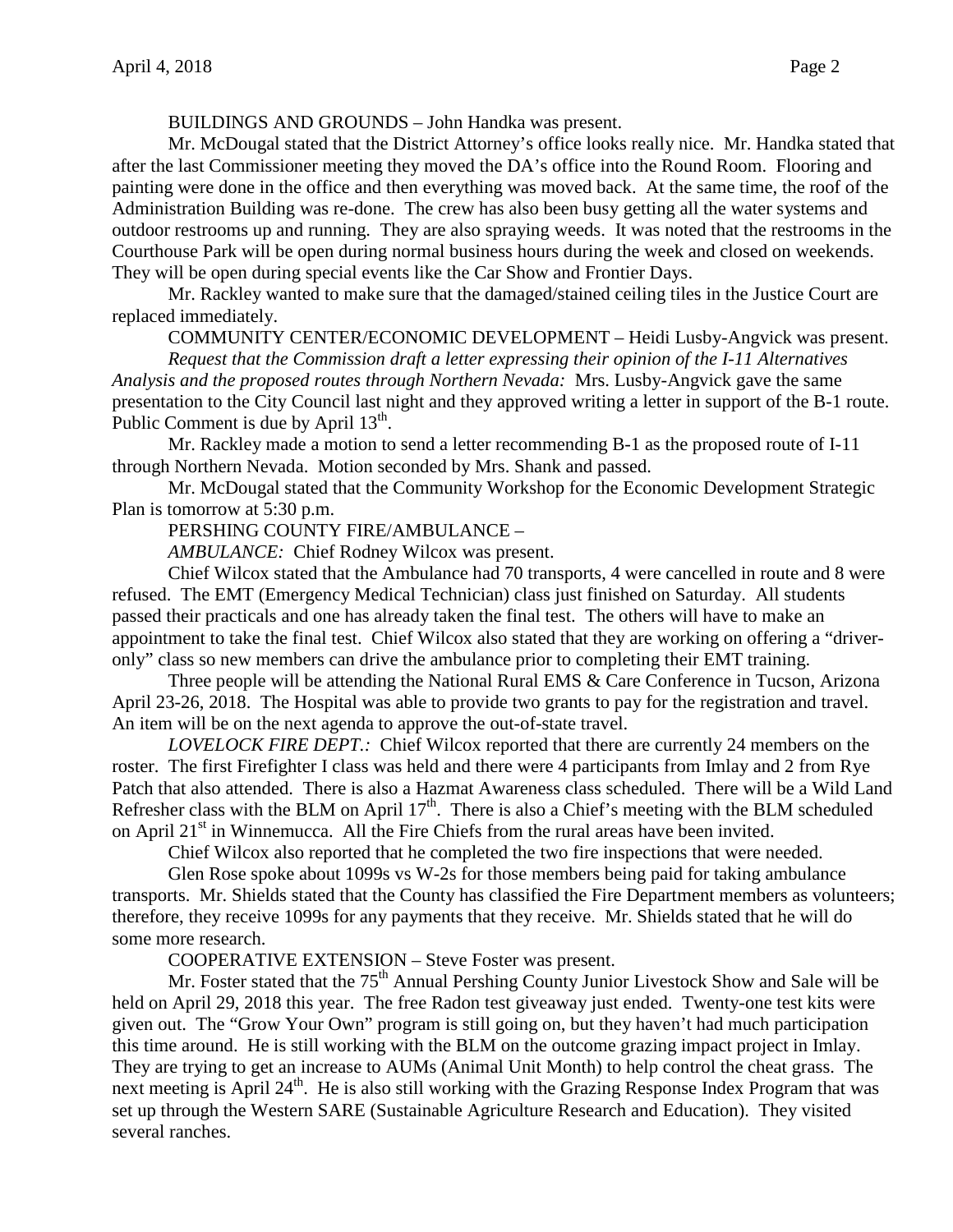Mr. Foster attended the Big Meadow Conservation District meeting. They are getting ready to give out trees to the school children. He is the State Coordinator for the Western SARE, so he participates in teleconferences and just completed the yearly report for last year and the grant proposal for the new year. Mr. Foster stated that he also sits on the Humboldt Water Shed Weed Management Association Board, but he would like to see if someone from our local Weed Board would be interested in serving as it would be more beneficial to them. Cooperative Extension is developing teams to identify needs for positons or programs within the various sectors of the department and Mr. Foster is participating on the Ag-Natural Resources team.

Mr. Foster will be holding a Pesticide Applicator's training in Lovelock on Friday, April  $6<sup>th</sup>$ . Mr. Foster is working on the soy bean test plots and is waiting for the beans to be delivered.

IT DEPARTMENT – Justin Abbott was present.

Mr. Abbott reported that 15 new tickets were opened in March and 19 tickets were resolved. The average first response time was under two hours. He is working on changing how he reports the average resolution time as some of it is dependent on outside vendors, which is skewing the time. Mr. Abbott stated that since the last meeting he set up a temporary network in the Commission Chambers for the DA's Office and then re-set them back up upstairs when the construction was completed. Mr. Abbott reported that the Tyler install is still ongoing and the VOTEC server should be delivered tomorrow. He also stated that the new website has gone live.

*Request for credit card with \$1,000.00 limit:* Mrs. Shank made a motion to approve the request for a credit card with a \$1,000.00 limit for Justin Abbott. Motion seconded by Mr. Rackley and passed. Mr. Shields thanked Mr. Abbott for keeping the interruption to the DA's office to a minimum.

The regular meeting recessed at 9:31 a.m. for a Liquor Board meeting and reconvened at 9:32 a.m.

CODE ENFORCEMENT – Fran Machado was present.

The Board was given the quarterly report for January through March. 101 new complaints were received. Mrs. Machado stated that she also met with local BLM representative to coordinate efforts.

Carolyn Hultgren thanked Mrs. Machado, as the exit at Rye Patch is so much more pleasant. PUBLIC DEFENDER – A written report was received.

SAFETY/GRANT WRITER – *Request permission to apply for Preservation Assistance Grant; Community Connect Grant and Staffing for adequate fire and emergency response (SAFER) grants:*  The Board did not have a lot of information on any of the grants. Mr. McDougal was ok moving forward as long as the County can decline the award if the requirements aren't fiscally reasonable. The Board does not want to miss any deadlines.

Mr. Rackley made a motion to approve applying for the Preservation Assistance Grant. Motion seconded by Mrs. Shank and passed.

Mrs. Shank made a motion to approve the Community Connect Grant and Staffing for Adequate Fire and Emergency Response (SAFER) grants. Motion seconded by Mr. Rackley and passed.

PERSHING COUNTY EMERGENCY OPERATIONS MANAGER/LEPC – Charlie Sparke was present.

Mr. Sparke reported that the State Emergency Response Commission performed an audit of our grants. They looked at all the physical inventory purchased with grant funding. There were no findings. LEPC will be meeting tomorrow and they will be discussing the United We Stand Grant.

*Approval of the 2019 SERC Grant and the 2018 EMPG Grant:* Mrs. Shank made a motion to approve the 2019 SERC grant in the amount of \$28,225.00 as presented. Motion seconded by Mr. Rackley and passed.

Mr. Sparke explained that the 2018 EMPG grant runs on a Federal Fiscal Year. The total grant is for \$25,000, with a 50/50 match.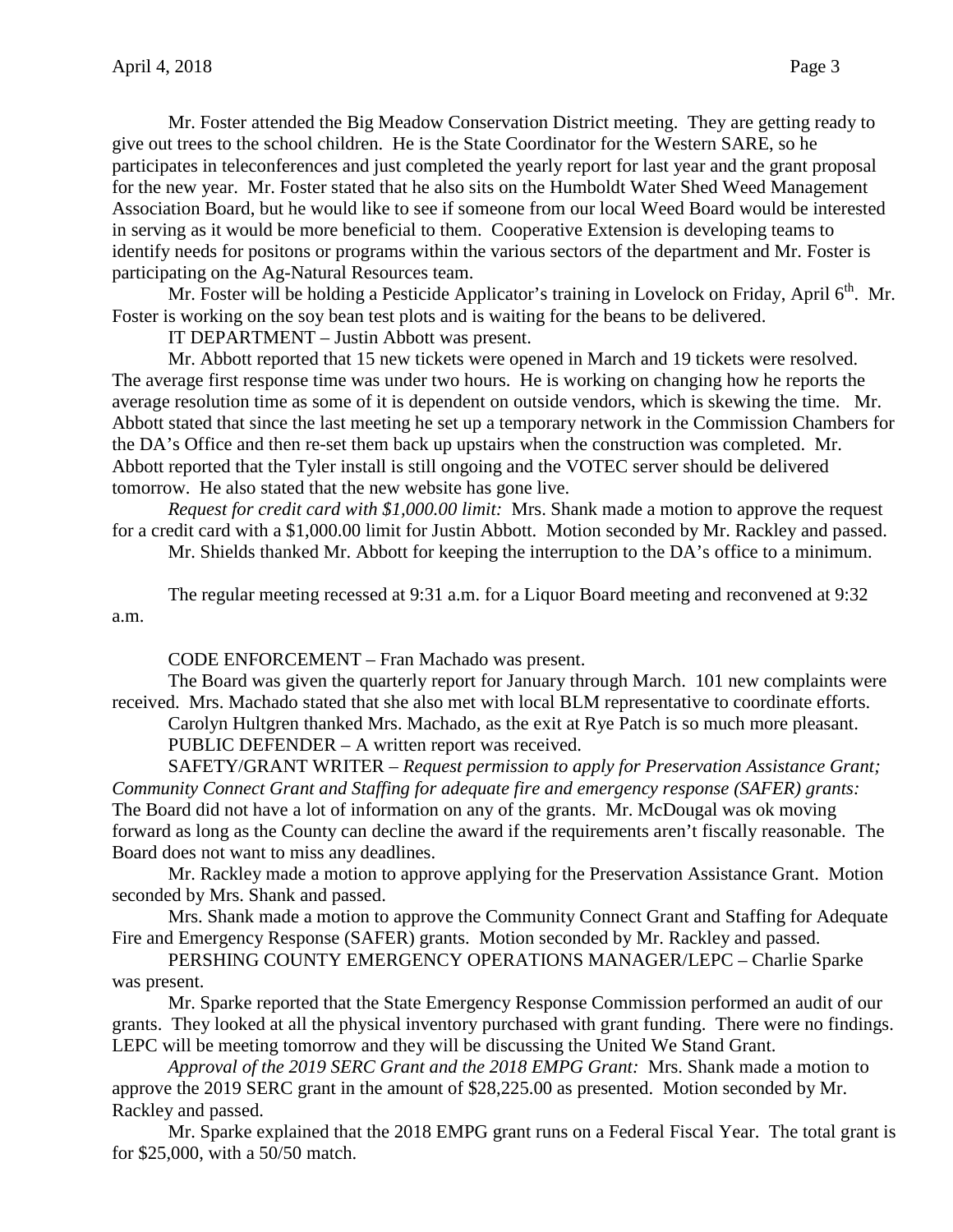Mrs. Shank made a motion to approve the 2018 EMPG Grant as presented. Motion seconded by Mr. Rackley and passed.

**PLANNING AND BUILDING DEPARTMENT / IMLAY WATER:** James Evans was present.

Mr. Evans gave the Board his monthly report. There will be a Planning Commission meeting tonight to consider a boundary line adjustment. Mr. Evans reported that his new employee is catching on quickly.

On April  $18<sup>th</sup>$  and  $19<sup>th</sup>$ , Mr. Evans will be in Carson City attending the Advanced Essential Management classes. He will also be out of the office on April  $20<sup>th</sup>$  and  $21<sup>st</sup>$  for School Board business.

The Imlay Water meters were read on Monday and the water samples were taken to Reno. The bills were sent out yesterday. The tank maintenance and cleaning will be scheduled in May or June.

Mr. Evans also reported that he would be on vacation starting tomorrow and coming back on April  $13^{th}$ .

**FRED STEINMANN, DPPD, ASSISTANT RESEARCH PROFESSOR, COLLEGE OF BUSINESS, UNR:** PRESENTATION FROM THE NEVADA CHAPTER OF THE AMERICAN PLANNING ASSOCIATION AND THE NEVADA LEADERSHIP PROGRAM – UCED REGARDING THE FEBRUARY 2017 NEVADA PLANNING GUIDE AND PROFESSIONAL DEVELOPMENT OPPORTUNITIES OFFERED BY THE CHAPTER AND THE NEVADA LEADERSHIP PROGRAM – Mr. Steinmann gave the Board a copy of the 2017 Nevada Planning Guide. The guide was published as a cooperative publication between the University and the American Planning Association. The guide provides information for planners, citizens and elected officials on how planning works in Nevada including information on Master Plans, implementation strategies, fiscal tools, and legal issues.

## **ELECTED DEPARTMENTS:**

LACEY DONALDSON, CLERK-TREASURER – Mrs. Donaldson reported that they mailed the Certified Letters to the 3 year delinquent property owners last week. They will also be sending the 1 year letters by regular mail this week. Mrs. Donaldson didn't have numbers to report, but it appears that the overall delinquencies are down from prior years. Mrs. Donaldson has been auditing the voter roll in preparation for the software conversion, which should start next week. Mrs. Donaldson also reminded the Board that the Primary Election is on June  $12<sup>th</sup>$  and Early Voting starts on May  $26<sup>th</sup>$ .

*Approval of corrections/changes to the Tax Roll:* There were no corrections or changes to the Tax Roll submitted.

*Approval of Scope of Services for Bond Counsel in regards to the Humboldt River Ranch Special Assessment District and refund of assessment payments:* This item will be on the next agenda.

*Approval to advertise/hire vacant ¾ time Admin. Clerk I/II position:* Mrs. Shank made a motion to approve the advertisement and hiring to fill the vacant ¾ time Administrative Clerk I/II position in the Clerk-Treasurer's Office. Motion seconded by Mr. Rackley and passed.

*Salary Resolution for Barrie Medeiros:* Mr. Rackley made a motion to approve the Salary Resolution for Barrie Medeiros moving her from ¾ time to full-time effective April 2, 2018. Motion seconded by Mrs. Shank and passed.

RENE CHILDS, RECORDER-AUDITOR – Mrs. Childs gave the Board the month end reports. Mrs. Childs stated that she will have an item on the next agenda as the Board needs to review the critical need criteria for reserve deputies per the PERS requirements. Mrs. Childs spoke about the Tyler Technology conversion and stated that they are currently doing the acceptance testing for the Eagle Recording program. They are currently converting documents to the new system. The go-live date may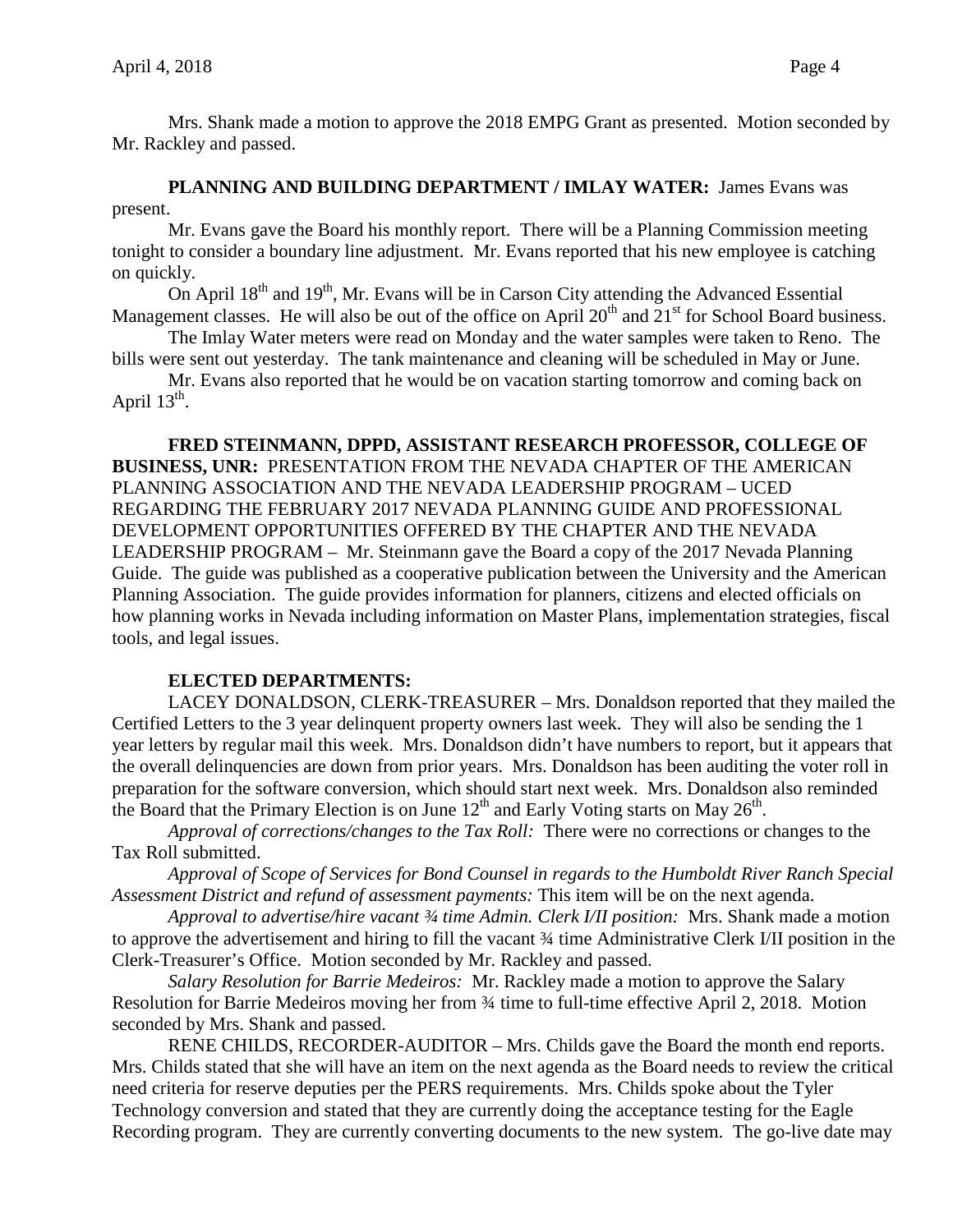be as early as July. They will go forward with the financial package next. Right now, completing budgets is her top priority.

LAUREEN BASSO-CERINI, ASSESSOR – Ms. Cerini gave the Board some information in regards to the Landfill Assessments that Ms. Lerner has recovered.

BRYCE SHIELDS, DISTRICT ATTORNEY – Mr. Shields spoke about the office remodel. *Request to authorize NACO (Nevada Association of County Officials) to retain Resource Concepts, Inc. (RCI) to provide technical support to nine counties during the BLM's Nevada Greater Sage Grouse Land Use Plan Amendment process in the amount of \$6,000 to \$10,000:* Mr. Shields spoke about the resources RCI could supply in terms of research, time and effort. Mr. Shields stated that RCI expects to bill NACO approximately \$50,000. Right now there are ten counties contemplating entering the agreement as a third party beneficiary. The cost would be dependent on how many counties decide to enter the agreement. Mr. Shields also stated that this money could come out of the Litigation budget.

Mrs. Shank made a motion to approve authorizing NACO to retain RCI to provide technical support during the BLM's Nevada Greater Sage Grouse Land Use Plan Amendment process for an amount between \$6,000 and \$10,000, to be paid for out of the Litigation Budget. Motion seconded by Mr. Rackley and passed.

KAREN STEPHENS, JUSTICE COURT – *Approval to retain the Administrative Assessments and Court Facility fees for the ongoing and exclusive use of the Lake Township Justice Court:* Mrs. Shank made a motion to approve the Lake Township Justice Court retaining the Administrative Assessments and Court Facility fees for the ongoing and exclusive use of the Lake Township Justice Court as presented. Motion seconded by Mr. Rackley and passed.

JERRY ALLEN, SHERIFF – Sheriff Allen stated that there are currently 21 inmates in custody, 20 in-house and 1 at a different facility. Sheriff Allen stated that he is in receipt of correspondence from Devnet regarding the Business License programming, but he hasn't had a chance to speak with anyone yet. He also attended the 911 Advisory Board Meeting yesterday. Sheriff Allen reported that he has finally started receiving some correspondence back in regards to the letters of intent he sent to potential deputy candidates. A fire drill was performed at the Jail a few days ago.

*Approval of Interlocal Agreement between Pershing County Sheriff's Office and the State of Nevada to use Silverflume for a business license portal:* Mr. Shields stated that this agreement would give the Sheriff's Department access to the Silverflume Business License Portal. There is no cost to the County for using the portal. Mrs. Shank asked if any new hardware or software is needed. Sheriff Allen stated that he will need the ability to accept credit card payments.

Mrs. Shank made a motion to approve the Interlocal Agreement between Pershing County Sheriff's Office and the State of Nevada to use Silverfume for a business license portal. Motion seconded by Mr. Rackley and passed.

*Approval of Youth Resource Officer Grant:* It was noted that the current grant is supposed to be funded at 75% federal, 25% matching funds. Currently, the Federal Government is withholding funds, so the State paid the first quarter. Next year's grant funds will be 50/50. The cost for the position is \$48,992.86, so that is the amount Sheriff Allen wrote the grant for.

Mrs. Shank asked if Sheriff Allen has approached the School District to help with the grant match when the funding drops to 50/50. She also asked if an MOU (Memorandum of Understanding) with the School District is needed. Mr. Shields stated that if we aren't willing to offer the service without funding from the School, then yes, we would need an MOU. Sheriff Allen stated that he spoke with the School District a while ago and they are looking at budgeting some funding for the program.

Shayla Hudson, School Board Trustee, stated that the School District currently has \$10,000 budgeted for the Resource Officer. She also stated that with the recent events, the State may be looking at providing some additional funding.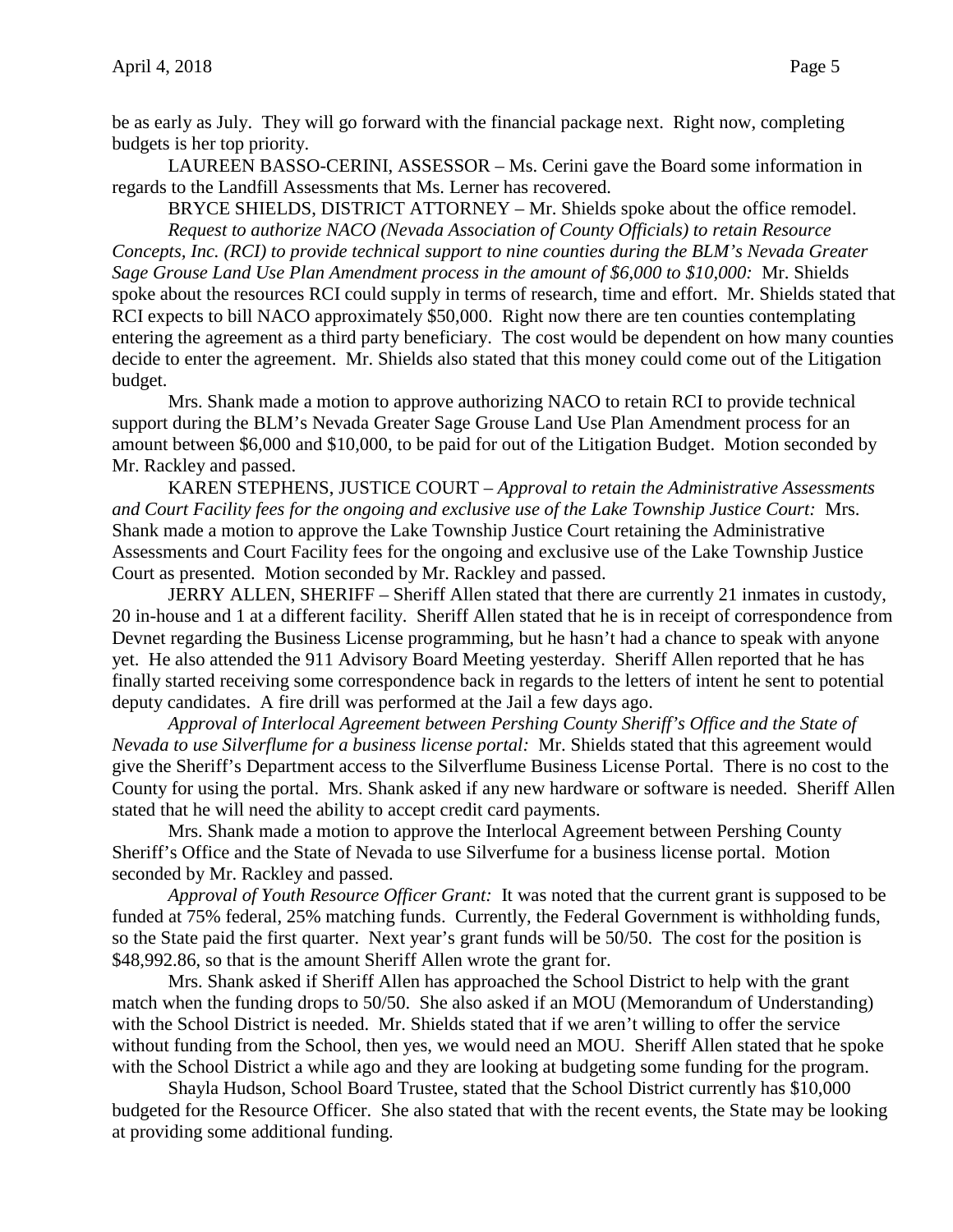Mrs. Shank made a motion to approve the submittal of the Youth Resource Officer Grant as proposed. Motion seconded by Mr. Rackley and passed.

*Approval to exchange K9 "Jax" for new K9 and supervisor training:* Sheriff Allen stated that the cost for the new K9 and the training would be \$10,333.00. Sheriff Allen would like to use the Asset Forfeiture Funds to pay for this. Mrs. Childs stated that there was only \$5,600.00 budgeted to be used out of the Asset Forfeiture Fund for this year. Sheriff Allen asked if this could be budgeted for in the FY2019 Budget.

Mrs. Shank made a motion to approve the exchange of the K9 Jax for a new K9, to include supervisor training with the funding to come out of the Fiscal Year 2019 Budget on the condition that the funding is available in the Asset Forfeiture Fund. Motion seconded by Mr. Rackley and passed.

# **UPDATE ON PROGRESS OF SITE LOCATION, DESIGN, FUNDING, AMENITIES AND CONSTRUCTION OF FUTURE LAW ENFORCEMENT CENTER:** Mr. Rackley stated that they haven't received an update from LCA, so they don't have an estimated cost for the project. He and Sheriff Allen have some concerns about building on the Cornell/9<sup>th</sup> Street site. They did look at some other sites and have discussed remodeling the current building if that is a viable option. Mr. Rackley stated that there is one site that wasn't looked at before that he feels would be an ideal location.

Mr. Rackley also met with representatives from USDA (United States Department of Agriculture). Looking at a \$6-8 million dollar loan the interest rate could be between 3.85% and 4%. The annual payment would be between \$316,000 and \$369,000. Mr. Rackley spoke with Mrs. Childs on Monday about being able to make this large of a payment. We need to discuss how we are going to pay for it. Mr. Rackley stated that he has not moved forward with contacting the realtor about the other two lots by the current Law Enforcement Center.

Mr. McDougal would like to hear more about this ideal location. Mr. Rackley stated that it is on Amherst Avenue, north of Main Street. It may belong to the City, but more research needs to be done.

Sheriff Allen stated that the previous architect stated that adding on and remodeling the current building would be cost prohibitive, but no one has actually looked into it. Mr. McDougal has always felt that they could build new secure areas and convert the existing building to non-secure space for offices, etc.

Mrs. Shank stated that we need to designate the PILT (Payment in lieu of Taxes) funding for this project. Mrs. Childs stated that there isn't any excess PILT funding to put away, it is used to fund the Senior Center, the Library and the General Fund. Mrs. Childs also stated that a loan would have to be approved by the Department of Taxation and if we are not financially stable they could deny it.

The Board will continue looking at all options and Mr. Rackley will do some research as to who could do an assessment on the current facility.

**JEFF ELERICK, PERSHING COUNTY ROAD DEPARTMENT:** REQUEST FOR APPROVAL TO START A VEHICLE REPAIR SHOP, PURSUANT TO PERSHING COUNTY PERSONNEL POLICIES CHAPTER 6.4.8, "OUTSIDE EMPLOYMENT" – Mr. Rackley made a motion to approve the request from Jeff Elerick for outside employment to start a vehicle repair shop, pursuant to Pershing County Personnel Policies, Chapter 6.4.8. Motion seconded by Mrs. Shank and passed.

**SALARY RESOLUTIONS:** T. GALLAGHER, PLANNING AND BUILDING – Mrs. Shank made a motion to approve the Salary Resolution for Tina Gallagher moving her from an Administrative Clerk II, Range 26, Step 3 to a Planning Technician, Range 30, Step 1 effective March 27, 2018. Motion seconded by Mr. Rackley and passed.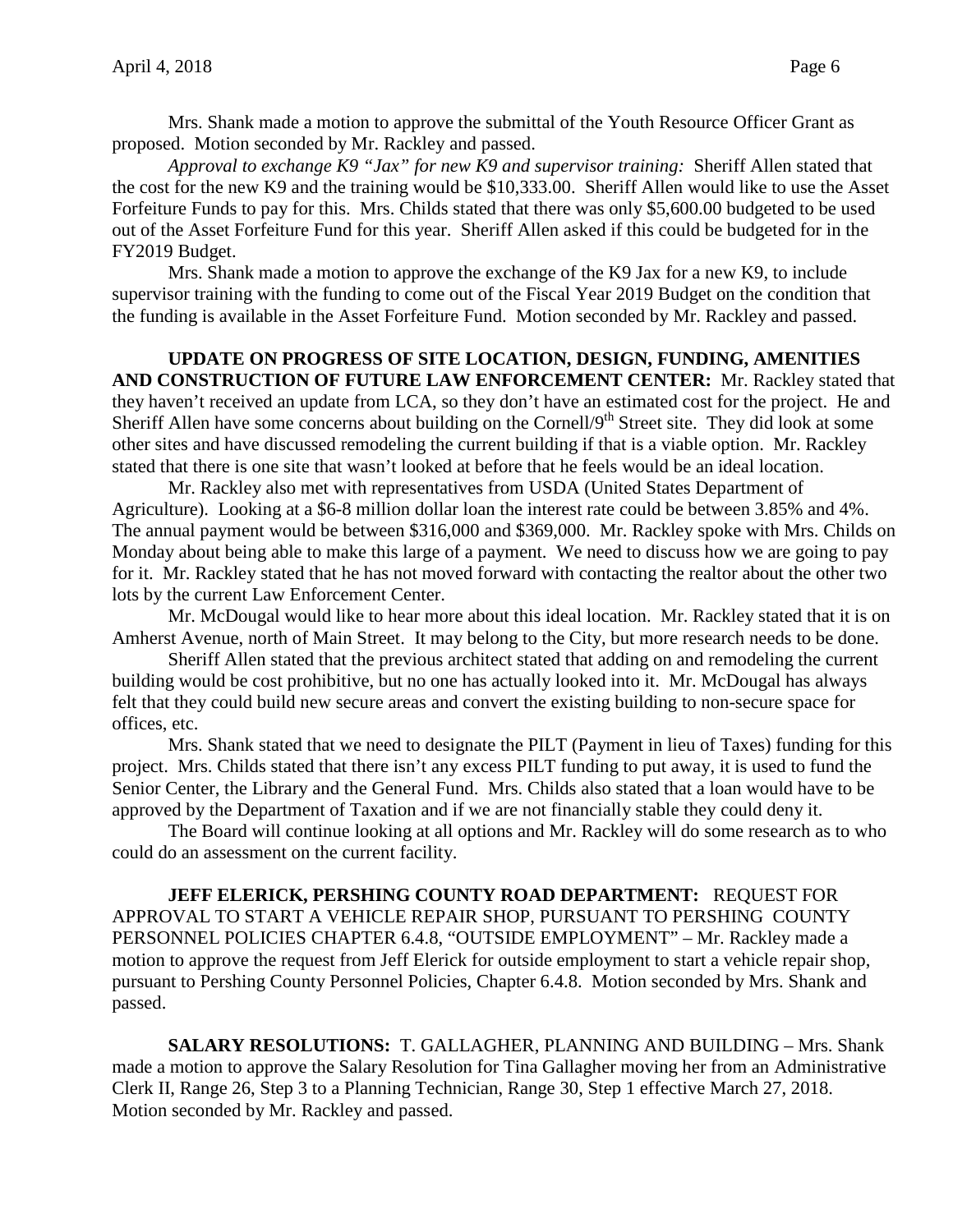**PROCLAMATIONS AND AWARDS:** NATIONAL VOLUNTEER WEEK – Mrs. Shank made a motion and read a Proclamation declaring April 1-7, 2018 National Volunteer Week. Motion seconded by Mr. Rackley and passed.

CHILD ABUSE PREVENTION MONTH – Mrs. Shank made a motion and read a Proclamation declaring April 2018 Child Abuse Prevention Month. Motion seconded by Mr. Rackley and passed.

**11TH JUDICIAL DISTRICT COURT:** REQUEST FOR DIRECTION ON HOW TO PROCEED WITH A GRANT FOR COURTHOUSE SECURITY INVOLVING PHYSICAL MODIFICATIONS TO HALLWAYS AND OFFICES IN THE COURTHOUSE OR HIRING PART-TIME SECURITY TO PERFORM SCREENING AT ONE ENTRANCE OF THE COURTHOUSE – Frank Wilkerson, District Court Administrator, was present.

Mr. Rackley stated that he is against putting up additional walls in the building and hiring security guards. He does agree with employees having key-card entry. Mr. McDougal agreed and thinks security should start at each office. Mrs. Shank stated that POOL/PACT will do a Safety Evaluation. The Board thought that would be a good idea. Mrs. Shank will call them and have the evaluation scheduled.

**RESOLUTION CREATING A COMMITTEE TO WORK ON THE 100TH ANNIVERSARY CELEBRATION FOR PERSHING COUNTY IN 2019:** Mr. Rackley made a motion to adopt Resolution  $#18-0403$  creating a temporary committee to plan activities for the  $100<sup>th</sup>$ Celebration of the founding of Pershing County. Motion seconded by Mrs. Shank and passed unanimously.

**UPDATE ON MATTERS RELATING TO THE PERSHING COUNTY ECONOMIC DEVELOPMENT AND CONSERVATION ACT:** There was no update given.

**APPROVAL TO WRITE LETTER FOR SUPPORT FOR AMTRAK TO STOP IN LOVELOCK, NV:** Mr. Rackley made a motion to write a letter of support for Amtrak to stop in Lovelock, NV. Motion seconded by Mrs. Shank and passed.

**REPORT FROM LEGAL COUNSEL:** Mr. Shields did not have anything to report.

**REPORT FROM ADMINISTRATIVE ASSISTANT:** REQUEST FROM HIGHER ROOM RATE FOR COMMISSIONER ROBERT MCDOUGAL TO ATTEND CNRWA (CENTRAL NEVADA REGIONAL WATER AUTHORITY) MEETING IN EUREKA, NV ON APRIL 27, 2018 – It was noted that the room rate is \$96.89.

Mrs. Shank made a motion to approve the higher room rate for Commissioner McDougal to attend the CNRWA meeting in Eureka, NV on April 27, 2018. Motion seconded by Mr. Rackley. Mr. McDougal abstained. Motion carried.

**ITEMS FOR FUTURE AGENDAS:** Mr. Rackley stated that he will also need an agenda item for the next meeting to approve out of state travel and a higher room rate.

**MATTERS OF THE BOARD FOR DISCUSSION, BOARD MEMBER REPORTS, BOARD LIAISON REPORTS:** Mrs. Shank spoke about the Grass Valley Town Hall, stating that there was a good turnout. There were also several compliments given to the Road Department. The signs with the new name of the Community Center have also been installed. They also discussed establishing a recycling center.